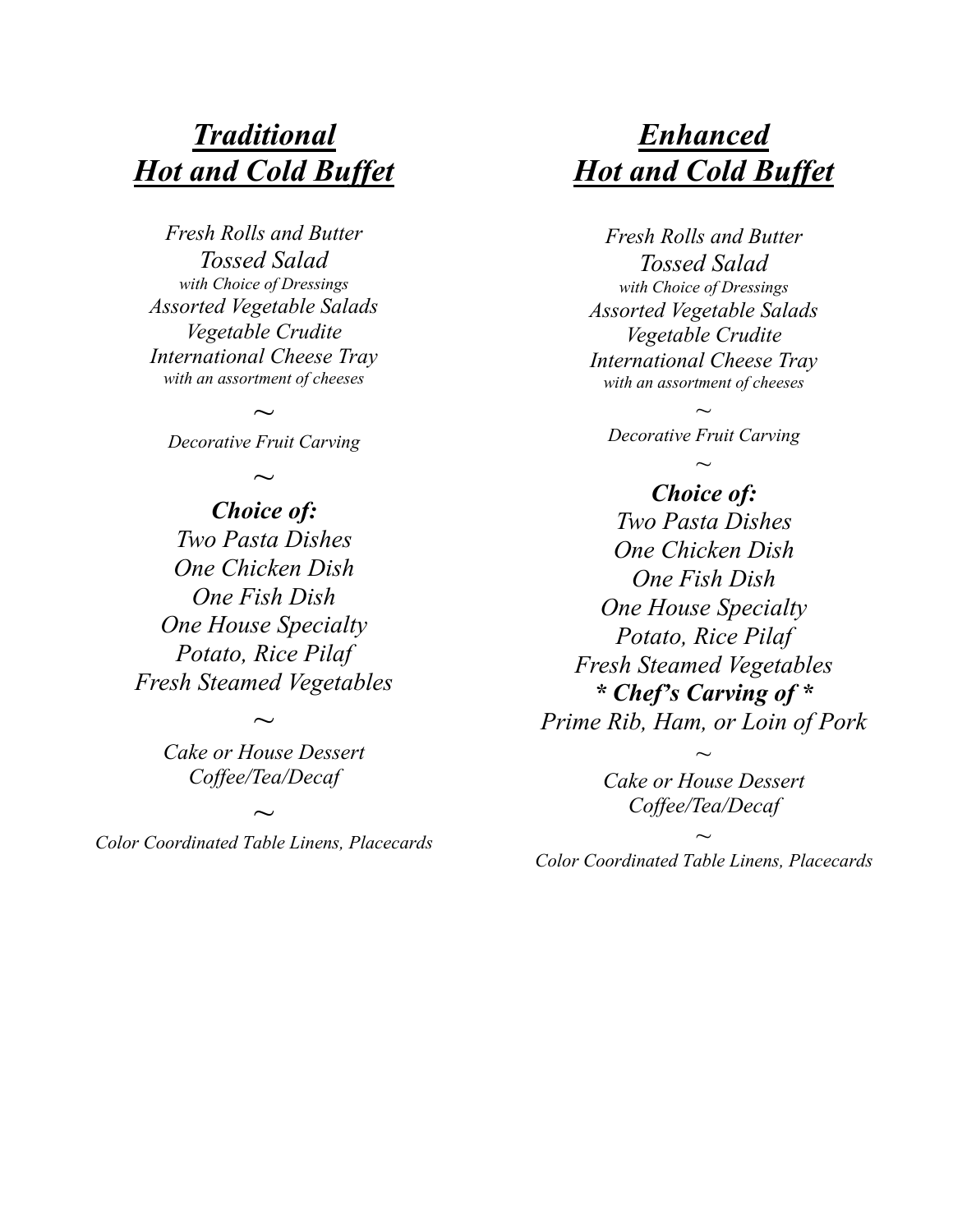# *Deluxe Hot and Cold Buffet*

*Fresh Rolls and Butter Tossed Salad with Choice of Dressings Assorted Vegetable Salads Vegetable Crudite International Cheese Tray with an assortment of cheeses Peel and Eat Shrimp Cocktail*

> *~ Decorative Fruit Carving ~*

*Choice of: Two Pasta Dishes One Chicken Dish One Fish Dish One House Specialty Potato, Rice Pilaf Fresh Steamed Vegetables \* Chef's Carving of \* Filet Mignon or Leg of Lamb*

*Cake or Chef's Special Dessert Coffee/Tea/Decaf International Coffee Table with assorted liquors and Italian cookies*

*~*

*Color Coordinated Table Linens, Placecards*

*~*

Each of our packages includes a choice of entrees each carefully and tastefully prepared by the Culinary Institute of America graduate, Chef Evan Liaskos and his well trained kitchen staff.